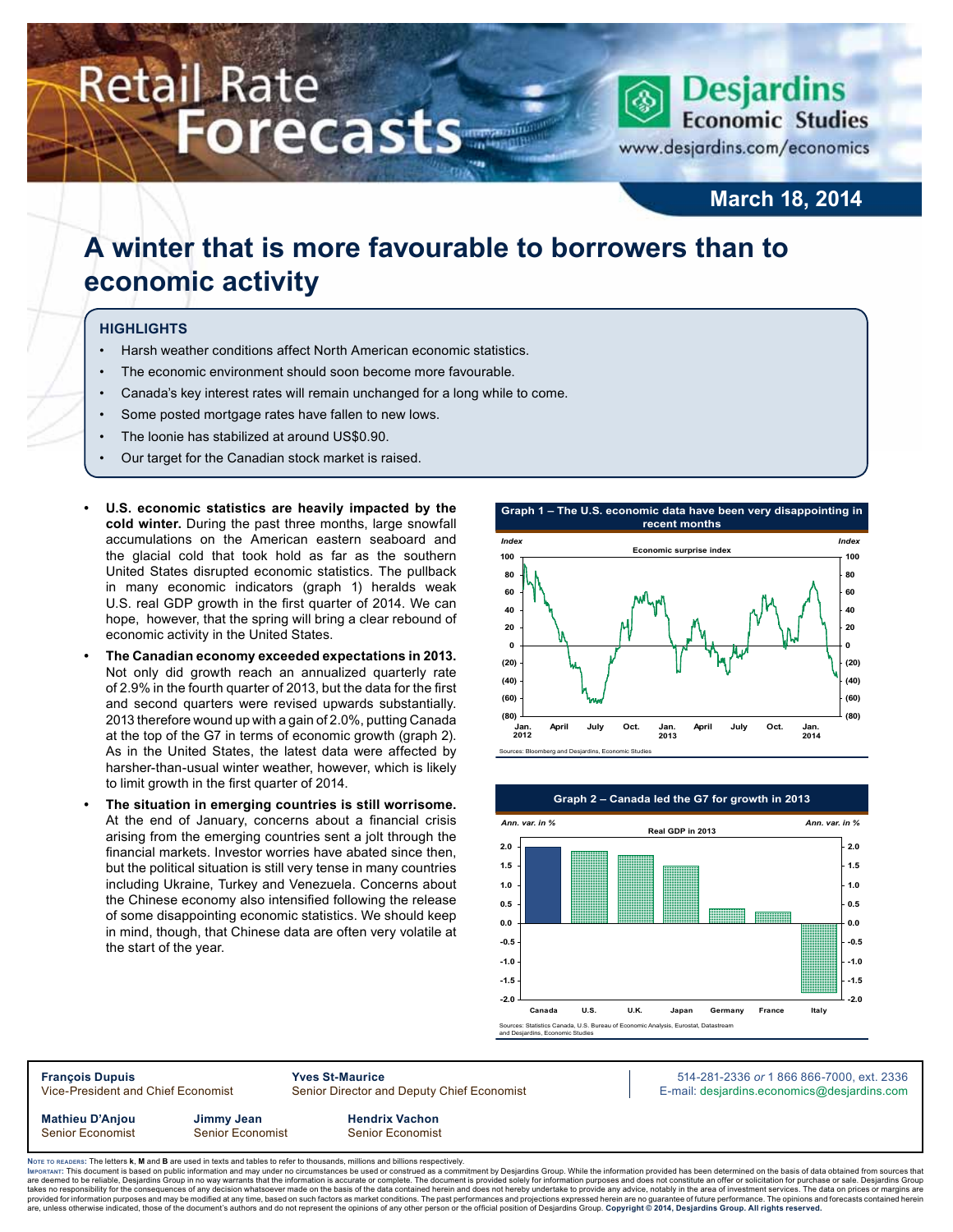

- **• Nothing points towards any change in Canada's monetary policy.** The Bank of Canada (BoC) acknowledged in its most recent press release that the latest data on inflation and economic growth had slightly exceeded its expectations. Even though the BoC is still concerned about the weakness of inflation, it would take a substantial economic shock to convince it to lower its key interest rate. Keeping key interest rates at their current levels for several quarters is still clearly the most plausible scenario.
- The bond market is waiting for a clearer signal from **the U.S. economy.** After a sharp drop in January, U.S. and Canadian bond yields rallied a little in recent weeks. However, they are still significantly below the levels that were observed at the end of 2013 (graph 3), a situation that could persist for as long as it takes the data to confirm a spring rebound in the U.S. economy.
- A new low for some mortgage rates. The continuing relatively low cost of financing and some very fierce competition have prompted Canadian financial institutions to lower their mortgage rates once again. The posted five-year rate even fell to 4.99% recently; this is a new low. Retail rates could remain close to their current levels for a few months, but a confirmation of accelerating economic growth should send yields on a gradual ascent, starting at mid-year (graph 4).





**One-year mortgage rate Five-year mortgage rate Prime rate**

Sources: Datastream and Desjardins, Economic Studies

### **Table 1 Forecasts : Retail rate**

|                                | <b>Discount</b><br>rate $(1)$ | Prime rate (1) | Mortgage rate (1) |               | Term savings (1) (2) |               |               |               |
|--------------------------------|-------------------------------|----------------|-------------------|---------------|----------------------|---------------|---------------|---------------|
|                                |                               |                | 1 year            | 3 years       | 5 years              | 1 year        | 3 years       | 5 years       |
| <b>Realized - End of month</b> |                               |                |                   |               |                      |               |               |               |
| Sept. 2013                     | 1.25                          | 3.00           | 3.14              | 3.95          | 5.34                 | 0.90          | 1.25          | 1.75          |
| Oct. 2013                      | 1.25                          | 3.00           | 3.14              | 3.95          | 5.34                 | 0.90          | 1.25          | 1.75          |
| Nov. 2013                      | 1.25                          | 3.00           | 3.14              | 3.95          | 5.34                 | 0.90          | 1.25          | 1.75          |
| Dec. 2013                      | 1.25                          | 3.00           | 3.14              | 3.95          | 5.34                 | 0.90          | 1.25          | 1.75          |
| Jan. 2014                      | 1.25                          | 3.00           | 3.14              | 3.85          | 5.24                 | 0.90          | 1.25          | 1.75          |
| Feb. 2014                      | 1.25                          | 3.00           | 3.14              | 3.85          | 5.24                 | 0.90          | 1.25          | 1.75          |
| March 17, 2014                 | 1.25                          | 3.00           | 3.14              | 3.75          | 4.99                 | 0.90          | 1.25          | 1.75          |
| <b>Forecasts</b>               |                               |                |                   |               |                      |               |               |               |
| End of quarter                 |                               |                |                   |               |                      |               |               |               |
| 2014: Q1                       | 1.25                          | 3.00           | $3.00 - 3.30$     | $3.60 - 3.90$ | 4.85-5.15            | $0.80 - 1.10$ | $1.10 - 1.40$ | $1.60 - 1.90$ |
| 2014: Q2                       | $1.00 - 1.50$                 | $2.75 - 3.25$  | $2.90 - 3.40$     | $3.50 - 4.00$ | 4.75 - 5.25          | $0.80 - 1.15$ | $1.00 - 1.50$ | $1.50 - 2.00$ |
| 2014: Q3                       | $1.00 - 1.50$                 | $2.75 - 3.25$  | $2.90 - 3.40$     | $3.65 - 4.15$ | 4.85-5.35            | $0.80 - 1.15$ | $1.05 - 1.55$ | $1.50 - 2.00$ |
| 2014: Q4                       | $1.00 - 1.50$                 | $2.75 - 3.25$  | $3.00 - 3.50$     | $3.95 - 4.45$ | $5.05 - 5.55$        | $0.80 - 1.25$ | $1.25 - 1.75$ | $1.75 - 2.25$ |
| End of year                    |                               |                |                   |               |                      |               |               |               |
| 2014                           | $1.00 - 1.50$                 | $2.75 - 3.25$  | $3.00 - 3.50$     | $3.95 - 4.45$ | $5.05 - 5.55$        | $0.80 - 1.25$ | $1.25 - 1.75$ | $1.75 - 2.25$ |
| 2015                           | $1.75 - 2.25$                 | $3.50 - 4.00$  | $3.95 - 4.45$     | $4.90 - 5.40$ | $5.80 - 6.30$        | $1.45 - 1.95$ | $2.10 - 2.60$ | $2.50 - 3.00$ |
| 2016                           | $2.25 - 3.25$                 | $4.00 - 5.00$  | 4.35 - 5.35       | $5.30 - 6.10$ | $6.00 - 6.80$        | $1.55 - 2.35$ | $2.35 - 3.15$ | $2.75 - 3.55$ |

Note: Forecasts are expressed as ranges. (1) End of quarter forecasts; (2) Non-redeemable (annual). Source: Desjardins, Economic Studies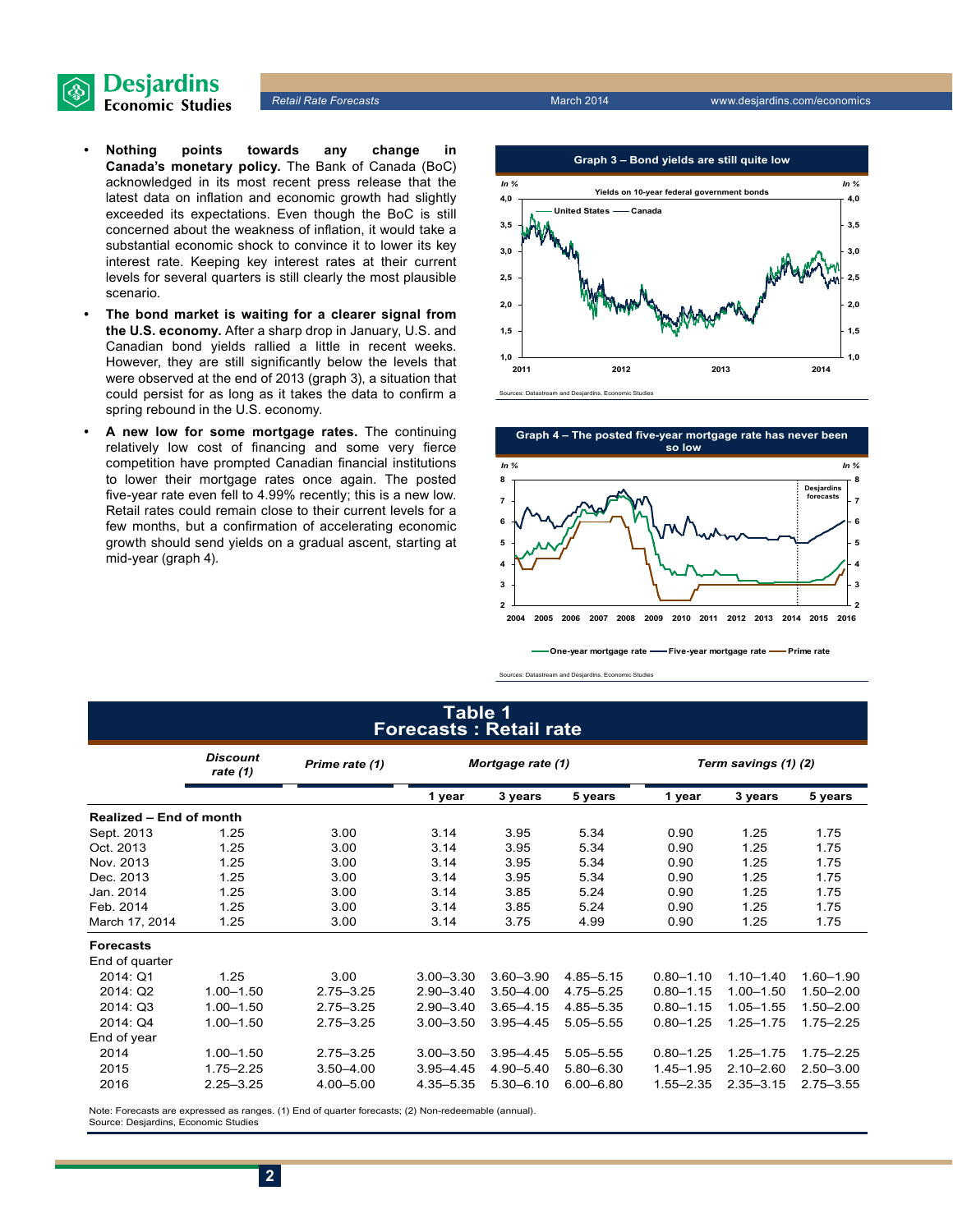# **CanadiAn Dollar Stabilization at around US\$0.90**

- Since the beginning of February, the Canadian dollar has halted its downward trend and is now tending to stabilize near US\$0.90 (graph 5). Weakness in the U.S. dollar temporarily helped the loonie to appreciate to over US\$0.91 in mid-February, but a series of disappointing economic data in Canada soon brought that movement to an end. The loonie fell back below US\$0.90, but the unexpected rise in Canada's inflation rate limited the damage.
- We need to remember that the main factor behind the strong depreciation of the loonie since the end of October is the change of tone by the Bank of Canada (BoC), which is expressing concern about disinflationary pressures. However, that concern seems to be stabilizing, which was rather positive for the Canadian currency after the monetary policy meeting in early March. But disappointing job creation numbers rained on the parade and cut short a second attempt at a rally by the Canadian dollar.
- Many other currencies have fared better than the Canadian dollar lately, especially the European ones. The pound sterling is benefiting from the fact that the British economy is doing well, and from expectations of early monetary tightening. As for the euro, it is still benefiting from the European Central Bank being in no hurry to announce new monetary easing measures and, more recently, from a safehaven effect stemming from the tensions between Ukraine and Russia. Canadians now receive less than 0.65 euro for each loonie they sell (graph 6).
- **Forecast:** In the months to come, the Canadian dollar will continue to be very sensitive to changing trends in economic data, particularly inflation, and to statements from the BoC. Inflation will probably fall back below 1% temporarily in the short term, which could be enough to push the loonie below US\$0.90. As for the euro, its strength does not reflect the fragility of the euro zone economy, and we still believe that a downward trend will soon take hold.







Sources: Datastream and Desjardins, Economic Studies

| <b>Determinants</b>          | <b>Short-term</b> | Long-term |
|------------------------------|-------------------|-----------|
| Oil prices                   |                   |           |
| Metals prices                |                   |           |
| Inflation and Bank of Canada |                   |           |

### **Table 2 Forecasts: currency**

|                                                                             | 2013   |        | 2014   |        |        |        |  | 2015   |                 |                 |        |
|-----------------------------------------------------------------------------|--------|--------|--------|--------|--------|--------|--|--------|-----------------|-----------------|--------|
| End of period                                                               | Q3     | Q4     | Q1f    | Q2f    | Q3f    | Q4f    |  | Q1f    | Q <sub>2f</sub> | Q <sub>3f</sub> | Q4f    |
| US\$/CAN\$                                                                  | 0.9700 | 0.9414 | 0.8900 | 0.9000 | 0.9100 | 0.9200 |  | 0.9300 | 0.9300          | 0.9400          | 0.9500 |
| CAN\$/US\$                                                                  | 1.0310 | 1.0623 | 1.1236 | 1.1111 | 1.0989 | 1.0870 |  | 1.0753 | 1.0753          | 1.0638          | 1.0526 |
| CAN\$/€                                                                     | 1.3955 | 1.4638 | 1.5393 | 1.5000 | 1.4615 | 1.4348 |  | 1.4086 | 1.3978          | 1.3723          | 1.3474 |
| US\$/€                                                                      | 1.3536 | 1.3780 | 1.3700 | 1.3500 | 1.3300 | 1.3200 |  | 1.3100 | 1.3000          | 1.2900          | 1.2800 |
| US\$/£                                                                      | 1.6194 | 1.6563 | 1.6600 | 1.6500 | 1.6600 | 1.6700 |  | 1.6800 | 1.7000          | 1.7000          | 1.6800 |
| Sources: Datastream, Federal Reserve Board and Desjardins, Economic Studies |        |        |        |        |        |        |  |        | f: forecasts    |                 |        |

**3**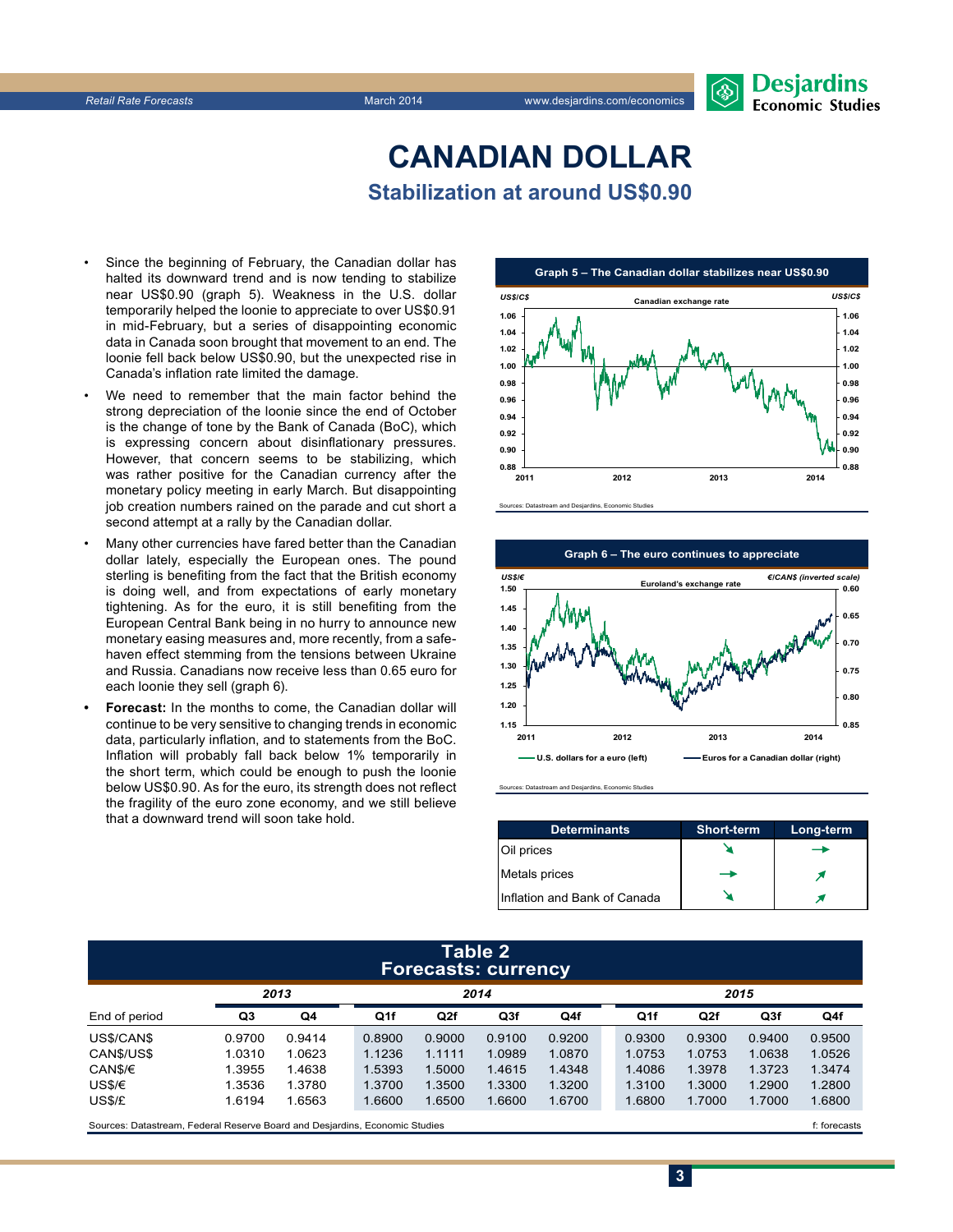



**Asset classes return Target raised for the Canadian stock market**

- The start of the year was painful for stock markets but, **as expected, investors managed to get beyond the turbulence in emerging countries.** Since the beginning of February, the S&P 500 has headed up by more than 7%, while the Canadian stock market index has continued its good performance with a gain of 6.1%. Even the emerging countries' indexes, which had been adversely affected by concerns about their economies, managed to stabilize in February (graph 7). The stock markets were reasonably resilient when confronted by mounting geopolitical tensions in Ukraine at the end of February. They were also stoic about U.S. economic statistics that were clouded by weather effects. It should be pointed out that corporate earnings in the United States have allayed some apprehensions that existed at the beginning of the year, especially after a remarkable performance from the United States in 2013.
- The Canadian stock market is continuing to do well **after a strong start.** This is all the more remarkable, given that concerns about growth in the emerging countries posed a considerable threat to the rally in the materials sector. Despite a difficult global environment for mining companies, the sector has managed to hold onto the gains recorded since the end of 2013 (graph 8). Admittedly, the two previous years were difficult for this sector, so some improvement was built into our scenario. As for the energy component, it had a bit more trouble, staying flat since the beginning of the year. We should point out that unconventional oil production has been booming in the United States, limiting the potential for price increases. The latest data indicate that crude oil production rose by nearly one million barrels per day in the United States in 2013, beating the historic record of 2012, and all signs point towards a similar increase this year. However, the fact that U.S. imports of oil from Canada have kept climbing, contrary to imports from other countries (graph 9), probably helped prevent a worse outcome for the energy component. Meanwhile, strong Canadian bank earnings reports in the fourth quarter gave back some composure to the financial component of the Canadian index, but after a 14.6% gain in 2013, and in light of less favourable conditions for the mortgage market than have been seen in recent years, tougher times could lie ahead. Financial stocks have been seesawing for the past six months (graph 10 on page 5) and a similar trend is expected for the short term.





Sources: Bloomberg and Desjardins, Economic Studies